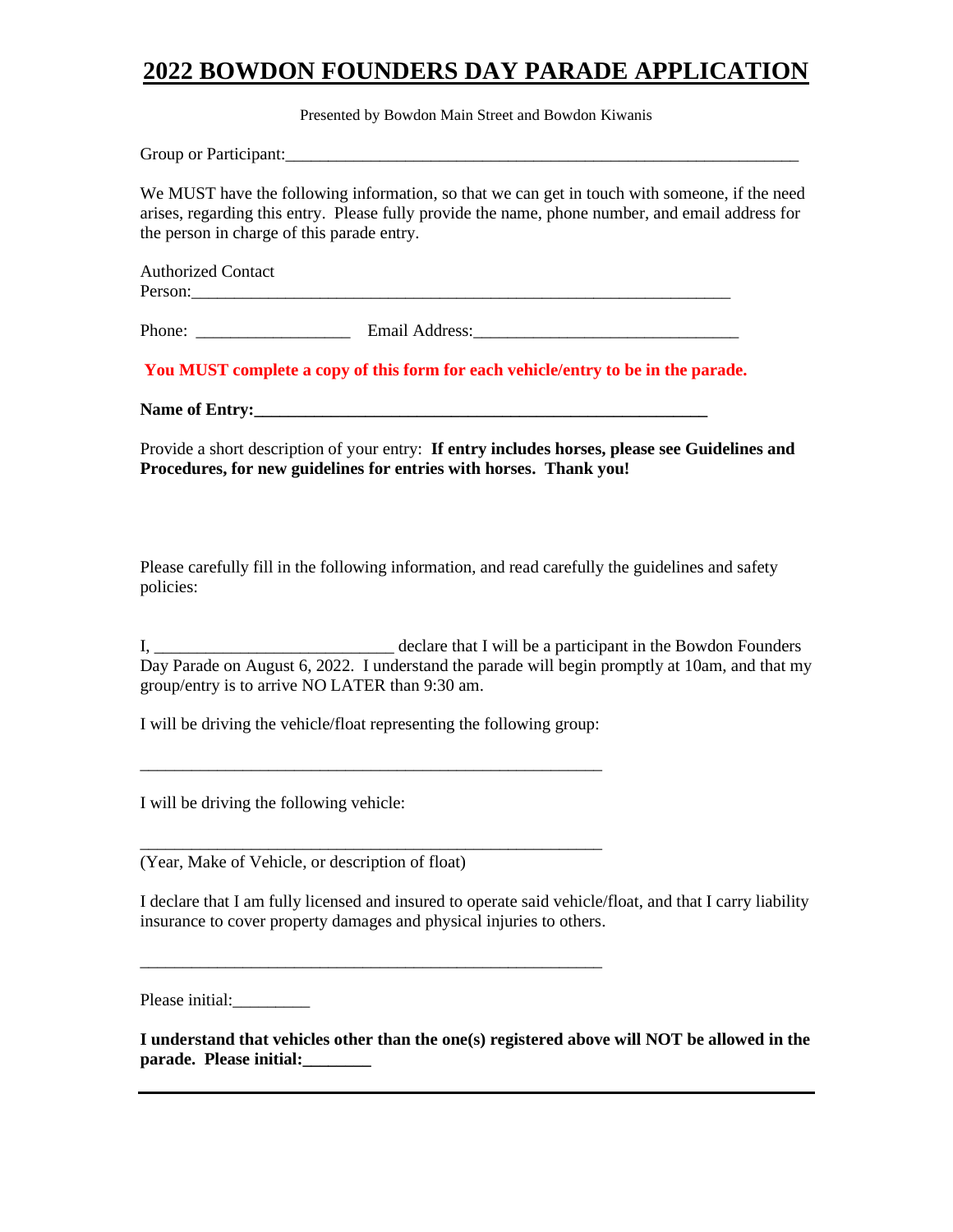## Founders Day Parade General Guidelines and Procedures

- 1. We require that each entry applies adequate standards of safety within their entry. Please be mindful of the safety of all involved related to vehicles, floats, and walker entries. Stay alert and watchful of all involved.
- 2. There is to be no candy thrown from floats or vehicles. Individuals who walk with floats or vehicles may give out candy; however, no candy is to be thrown from moving floats or vehicles.
- 3. All parade entries should be registered, with paperwork signed, and fees paid, no later than July 29, 2022. NO ENTRIES WILL BE ALLOWED AFTER THIS DATE. Checks should be made payable to the City of Bowdon and turned in to Jan Gibbs at City Hall, or mailed to: City of Bowdon, Attn: Jan Gibbs, Bowdon Main Street, 182 Grammar School Road, Bowdon, GA 30108.
- 4. No entries will be allowed to register the day of the event, and no vehicles will be allowed to "fall in" with the parade formation. This policy is enforced for the safety of all participants.
- 5. Upon arrival at the Bowdon Baptist Church parking lot, parade participants should register at the check-in table. Volunteers will direct participants to the appropriate area for line- up. All parade entries MUST arrive by 9:30 am, in order to participate. Entry fees are non-refundable, so late arrivals will not be placed in the line-up, and no refunds will be issued.
- 6. Form must be filled out completely, including all information, or entry will be considered ineligible for participation.
- 7. There can be only 1 (one) vehicle per entry. Organizations or individuals who have more than one vehicle to enter, must complete an entry form and pay the entry fee for each vehicle.
- **8. All parade entries must remain in their assigned parade slot at all times, for the safety of all participants. Any entry, including walkers, motorized or non-motorized vehicles, floats, or other entries, who break the parade formation and move from their assigned spot, will be immediately asked to leave the parade, and possibly not allowed to participate in future parades.**
- **9. Entries with horses: There shall be no more than 3 horses, per entry. Additional horses must pay an additional entry fee. All entries must be pre-registered. Extra horses will not be permitted to register the day of the parade. There must be one person to ride or lead each horse in the entry. One person will not be permitted to ride/lead two horses. These guidelines are in place for the safety of all involved.**

Thank you in advance for abiding by these policies!

\_\_\_\_\_\_\_\_\_\_\_\_\_\_\_\_\_\_\_\_\_\_\_\_\_\_\_\_\_\_\_\_\_

The Bowdon Founders Day Parade is a long-honored tradition for the town of Bowdon. The parade is designed and intended to celebrate the town, it's past, present, and future. The City of Bowdon/Bowdon Main Street/Bowdon Kiwanis reserve the right to disallow any entry that does not reflect the spirit of the Bowdon Founders Day celebration. The City of Bowdon, Bowdon Kiwanis, and Bowdon Area Historical Society have final approval of all entries.

I agree to indemnify and hold the Bowdon Area Historical Society, Bowdon Kiwanis, the City of Bowdon and its agents, volunteers, and employees harmless for any injuries to others, which may result from my operation of said vehicle/float, and to defend them against any claims arising out of my operation of said vehicle/float. Initial:\_\_\_\_\_

I have read and understand the General Guidelines and Safety Procedures (above) and agree to abide by all. Initial:\_\_\_\_\_

I declare under penalty of perjury that the foregoing is true and correct. The City of Bowdon, Bowdon Kiwanis, and Bowdon Area Historical Society has final approval of all entries. July 29, 2022 is the deadline to register for the parade. Fees: \$25 per entry, due with application.

Print Name

Date:

Signature Return this signed and completed application, along with entry fee(s), to: **Bowdon City Hall Attn: Jan Gibbs 182 Grammar School Road Bowdon, GA 30108 770.258.8980**

**[jgibbs@bowdon.net](mailto:jgibbs@bowdon.net)**